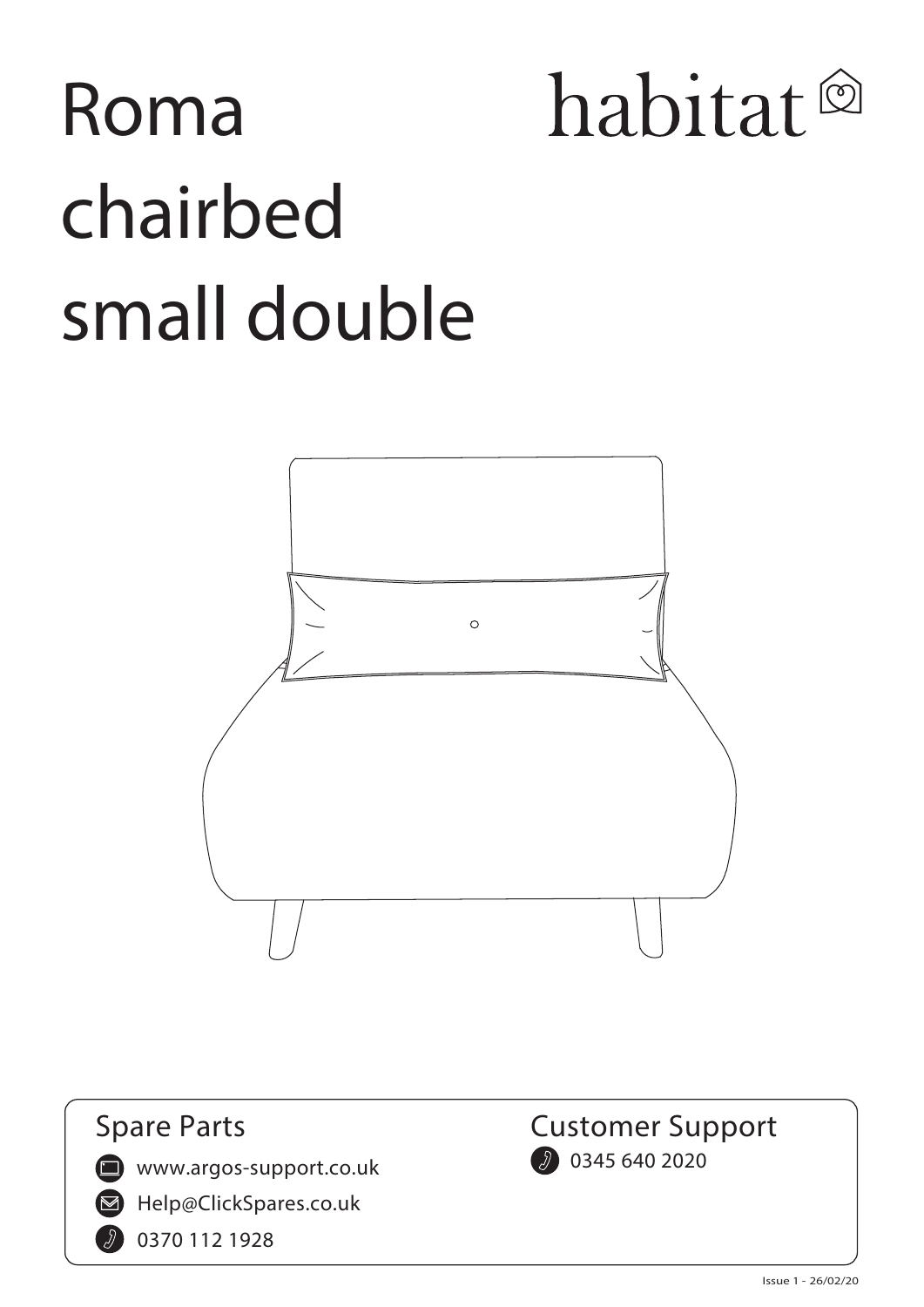# **EXAGO SAFETY AND Care Advice**

#### **Product Details**

| 799/5541 | Roma chairbed small double charcoal |
|----------|-------------------------------------|
| 853/4781 | Roma chairbed small double orange   |
| 892/1758 | Roma chairbed small double teal     |

### **IMPORTANT, RETAIN FOR FUTURE REFERENCE: READ CAREFULLY.**

Keep children and animals away from the work area, small parts could choke if swallowed.

Make sure you have enough space to layout the parts before starting.

• This product has been constructed to be used in the domestic environment only and not for commercial purposes. Assemble the item as close to its final position (in the same room) as possible.

Assemble on a soft level surface to avoid damaging the unit or vour floor.

We do not recommend the use of power drill/drivers for inserting screws

as this could damage the unit. Only use hand screwdrivers.

Parts of the assembly will be easier with 2 people.

Dispose of all packaging carefully and responsibly.

### **Care and maintenance**

 Only clean using a damp cloth and mild detergent. Do not use abrasive cleaners.

Use a dry cloth to clean the product, furniture polish is not recommended.

• From time to time check that there are no loose screws, nuts or bolts. If there are please re-tighten.

This product should not be discarded with household waste. Take to your local authority waste disposal centre.

## **Additional Guidance**

- Assemble all parts and bolts loosely during assembly, only once the product is complete should you fully tighten the bolts.
- Regularly check and ensure that all bolts and fittings are tightend properly.
- Age recommendation for upper bunk 6+.
- Maximum user weight 110kg per seat.
- This product is compliant BS EN 12520.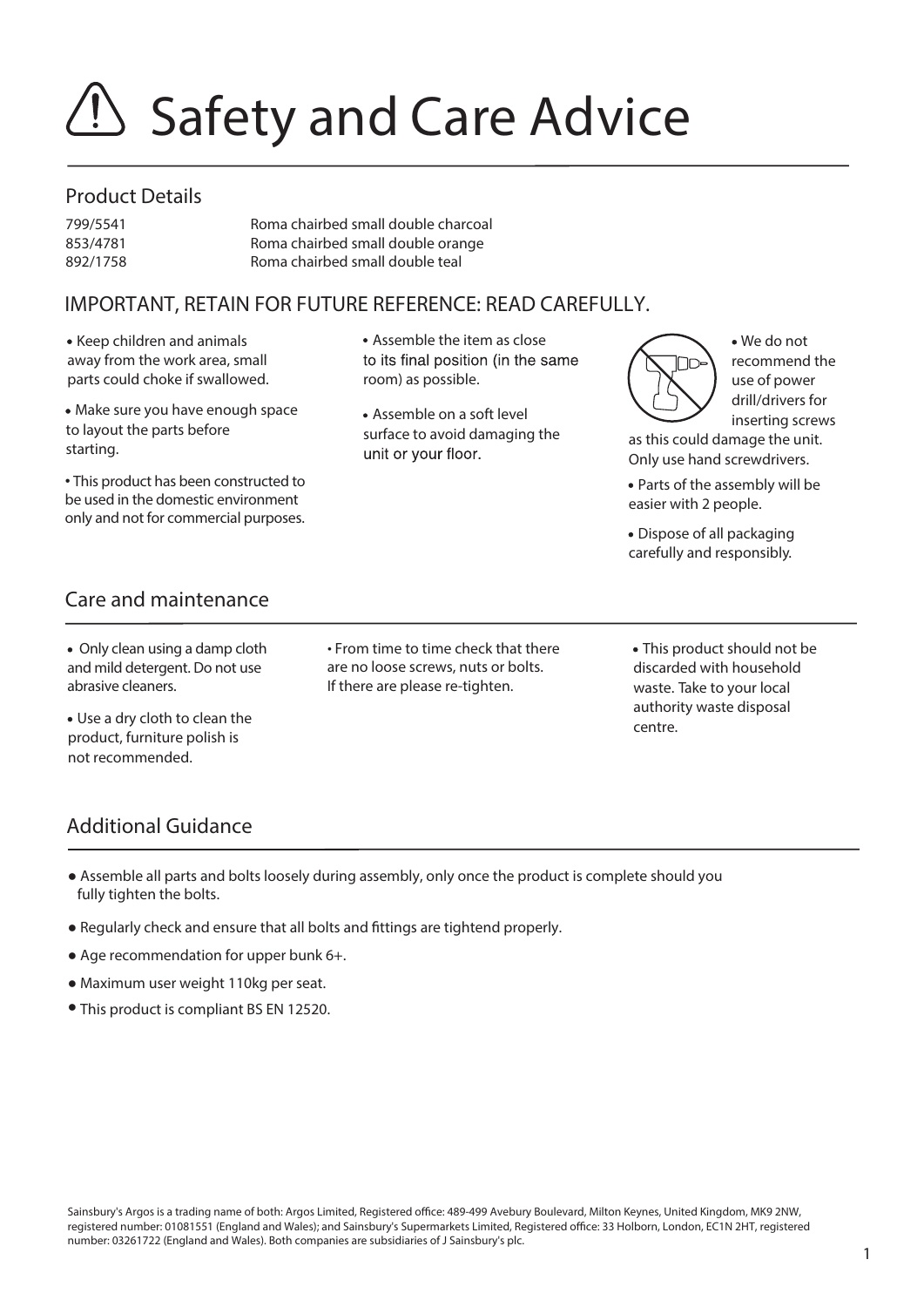# **Components**

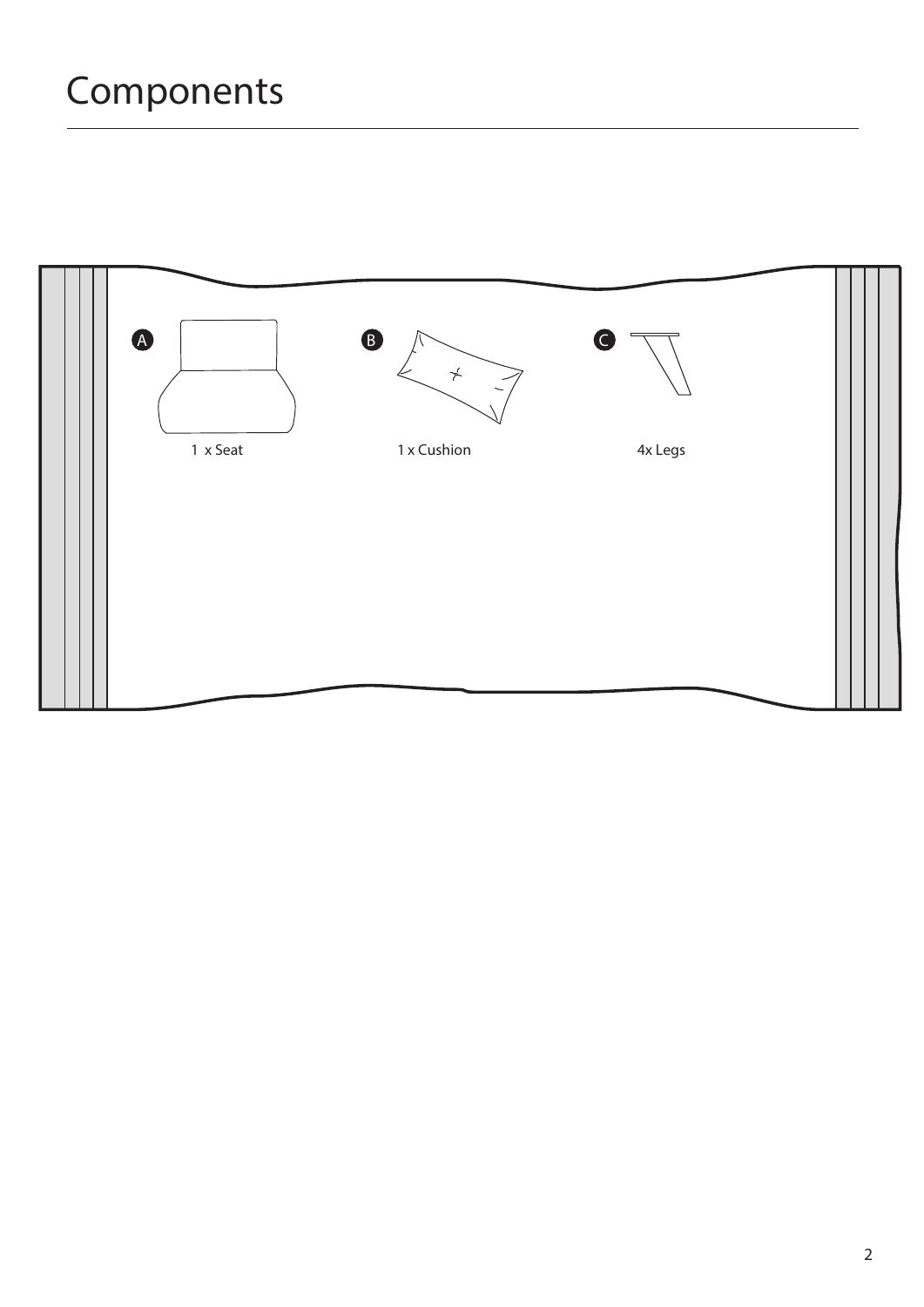|                 | $\bullet$   |  |
|-----------------|-------------|--|
| Bolts 20mm x 16 | Spanner x 1 |  |
|                 |             |  |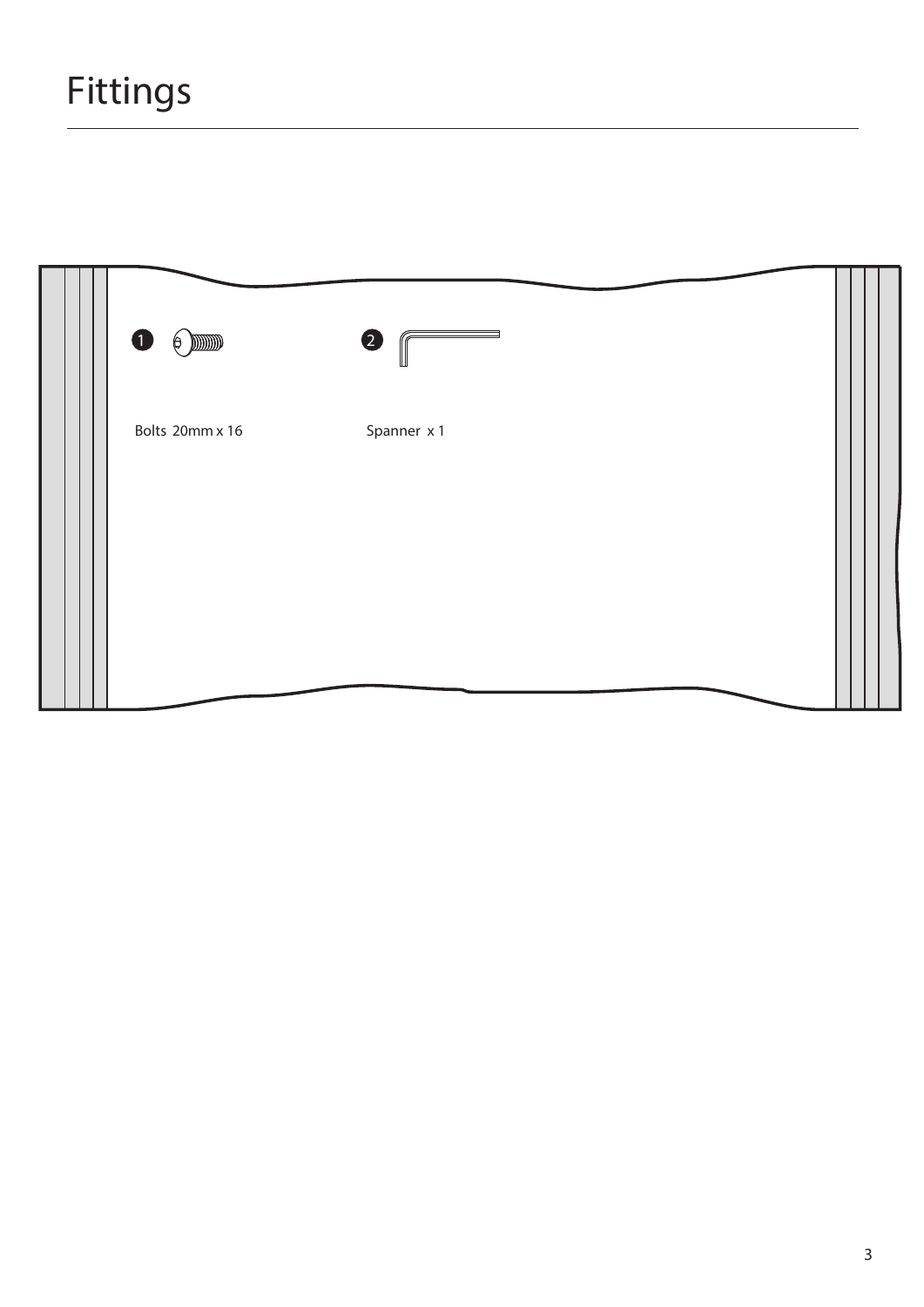

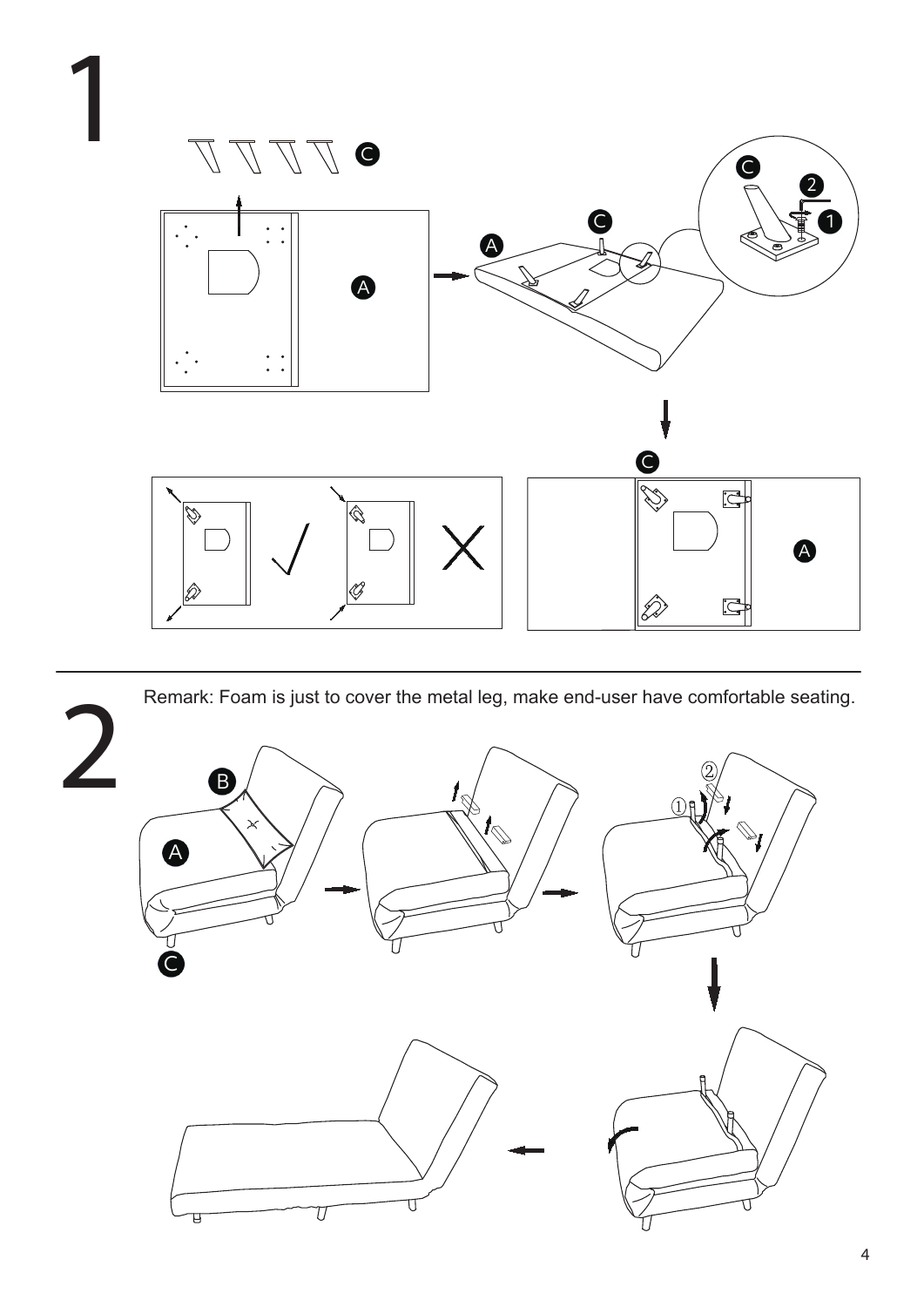